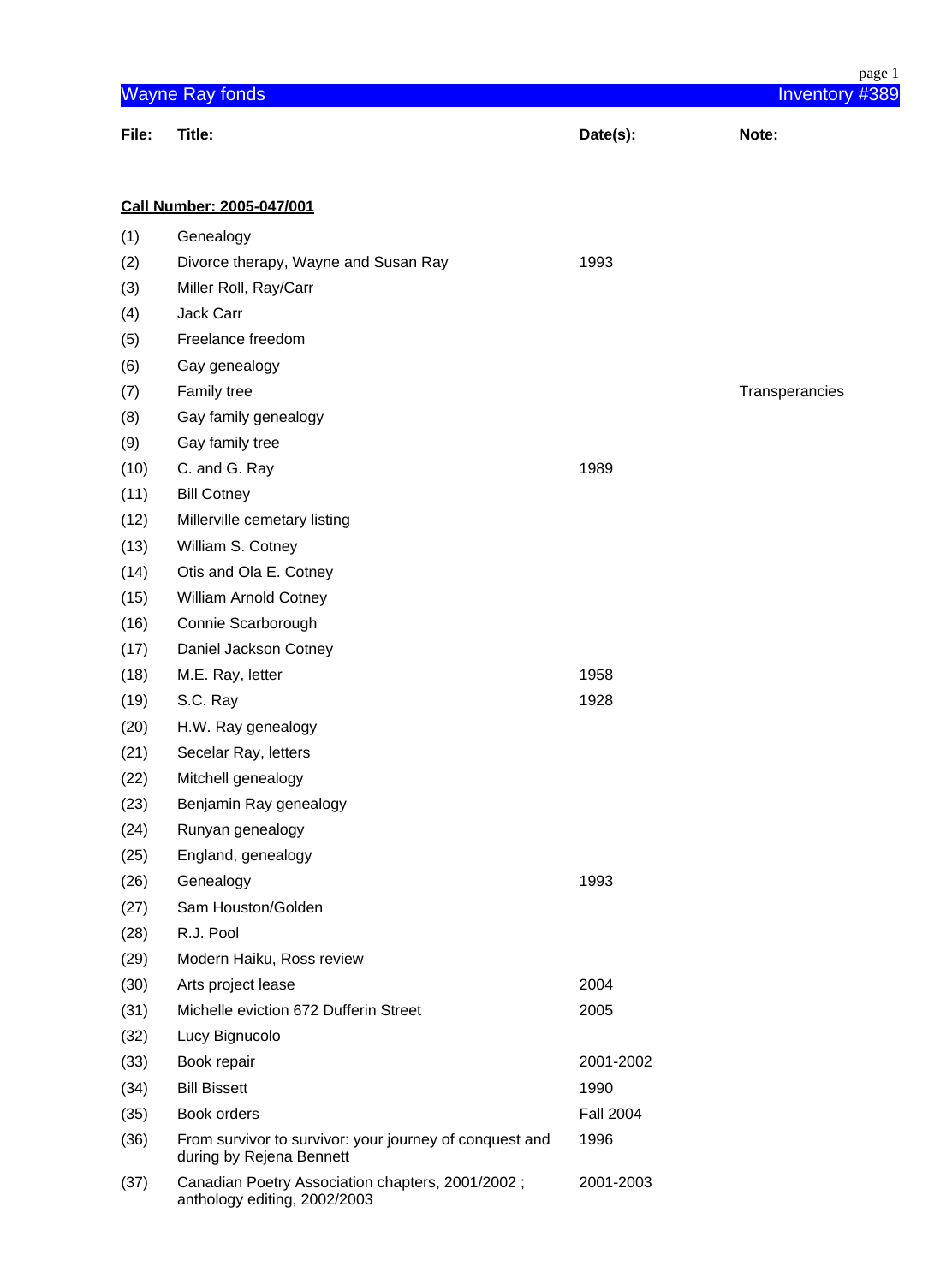|       |                                                                 |                  | page 2         |
|-------|-----------------------------------------------------------------|------------------|----------------|
|       | <b>Wayne Ray fonds</b>                                          |                  | Inventory #389 |
| File: | Title:                                                          | Date(s):         | Note:          |
| (38)  | T.D. - Canadian Poetry Association banking                      | 2002             |                |
|       | Call Number: 2005-047/002                                       |                  |                |
| (1)   | Canada Post                                                     | 2004             |                |
| (2)   | Carter's printing, Canadian Poetry Association                  | 2004-2005        |                |
| (3)   | Canadian Poetry Association, London                             | <b>Fall 2004</b> |                |
| (4)   | CIP, ISBN information                                           | 2004             |                |
| (5)   | CV's and samples                                                | 2004             |                |
| (6)   | Canadian poetry association                                     | Summer 2003      |                |
| (7)   | Canadian poetry association, non-profit                         | 1998             |                |
| (8)   | Chapters                                                        | 2003             |                |
| (9)   | Sale of property, 116 Clarence                                  | 1998             |                |
| (10)  | House insurance, 116 Clarence                                   | 2004             |                |
| (11)  | Paid bills, 672 Dufferin                                        | 2005             |                |
| (12)  | Dufferin house                                                  | 2004             |                |
| (13)  | Recorded invoices, 672 Dufferin                                 | 2004             |                |
| (14)  | Edmonton poetry                                                 | 2004             |                |
| (15)  | Mark Gorman                                                     | 2004             |                |
| (16)  | EBIP : electronic books in print                                |                  |                |
| (17)  | HMS press advertisements                                        |                  |                |
| (18)  | Kauyam submissions                                              |                  |                |
| (19)  | Monika Lee                                                      | 2004             |                |
| (20)  | Monika Lee                                                      | 2004             |                |
| (21)  | Miscellaneous, to sort etc.                                     |                  |                |
| (22)  | Diane Morrow, 18 plus 1                                         | 2004             |                |
| (23)  | Canadian poetry association - TOPS, Outward Bound<br>manuscript |                  |                |
| (24)  | Miriam Waddington 1-55253-024-8                                 |                  |                |
|       | <b>Call Number: 2005-047/003</b>                                |                  |                |
| (1)   | Dorothy Livesay, 1-55253-031-0                                  |                  |                |
| (2)   | Al Purdy, 1-55253-026-4                                         |                  |                |
| (3)   | F.R. Scott                                                      |                  |                |
| (4)   | Eli Mandel, 1-55253-033-7                                       |                  |                |
| (5)   | Earle Birney, 1-55253-29-9                                      |                  |                |
| (6)   | Irving Layton, 1-55253-028-0                                    |                  |                |
| (7)   | Raymond Sooster, 1-55253-030-2                                  |                  |                |
| (8)   | Gwendolyn MacEwen                                               |                  |                |
| (9)   | James Reaney Sr., 1-55253-22-1                                  |                  |                |
| (10)  | Mary Hooper re: Milton Acorn tape                               |                  |                |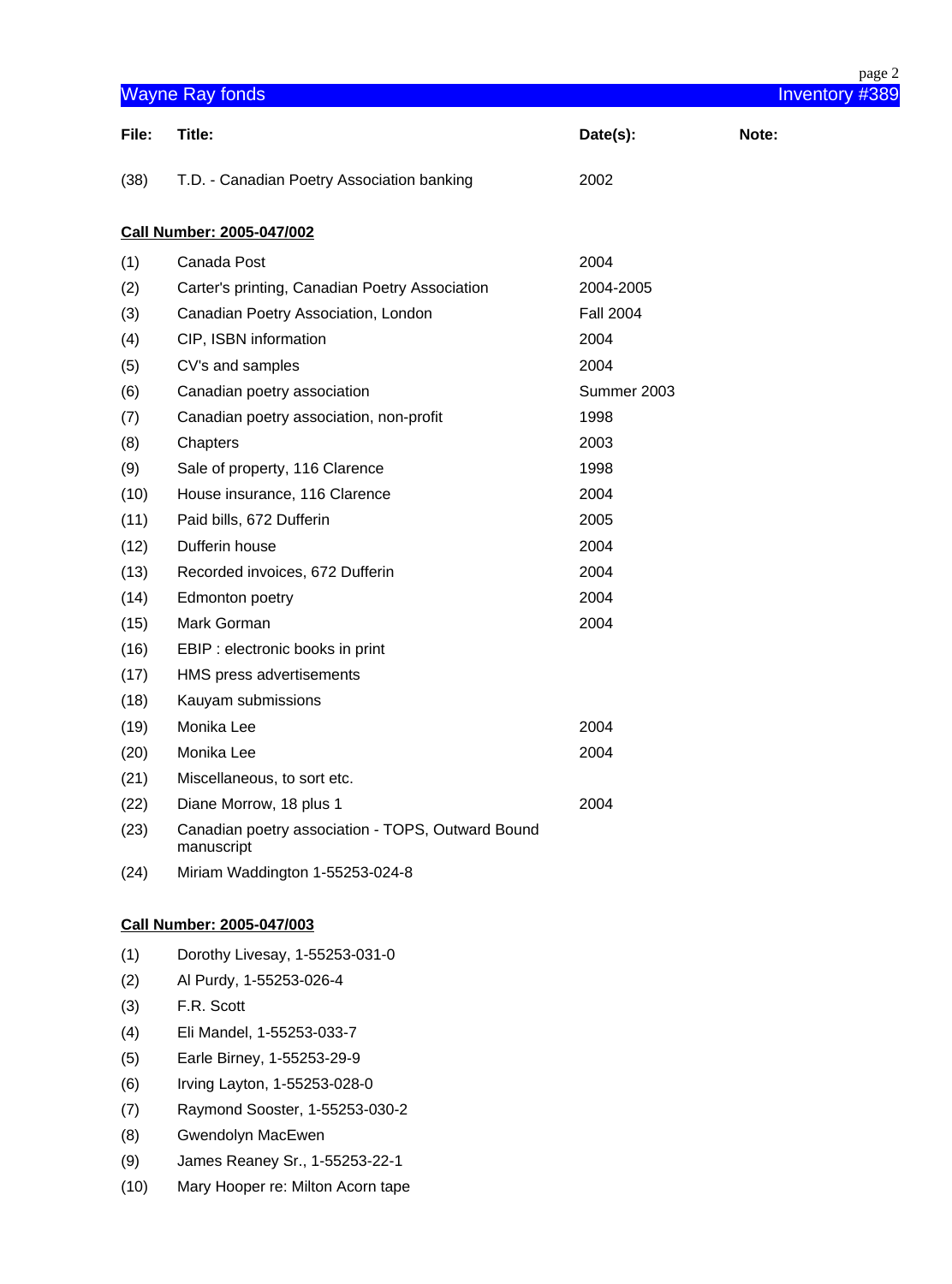|                                          |                                                                                |                  | page 3 |
|------------------------------------------|--------------------------------------------------------------------------------|------------------|--------|
| <b>Wayne Ray fonds</b><br>Inventory #389 |                                                                                |                  |        |
| File:                                    | Title:                                                                         | Date(s):         | Note:  |
| (11)                                     | <b>Rejection letter</b>                                                        |                  |        |
| (12)                                     | W. Ray, in a dream, haiku manuscript                                           | 2003             |        |
| (13)                                     | Writer resource centre flyers                                                  | 2004             |        |
| (14)                                     | Ontario rental housing tribunal file                                           | [2003]           |        |
| (15)                                     | Zhanetta Stepanova                                                             |                  |        |
| (16)                                     | Originals                                                                      |                  |        |
| (17)                                     | Westside restaurant menu                                                       |                  |        |
| (18)                                     | Letters of employment                                                          | 1988-1990        |        |
| (19)                                     | Dianne Belleville                                                              |                  |        |
| (20)                                     | Email abuse                                                                    |                  |        |
| (21)                                     | Day planner                                                                    | 1993             |        |
| (22)                                     | Daily journal                                                                  | 1994             |        |
| (23)                                     | Day planner                                                                    | 1996             |        |
| (24)                                     | Day planner                                                                    | 1997             |        |
|                                          | <b>Call Number: 2005-047/004</b>                                               |                  |        |
| (1)                                      | Canadian poetry association, bookclub booklits, London<br>Ontario              |                  |        |
| (2)                                      | A guide to the John Cardoulis fonds by Roberta Thomas                          | November 1997    |        |
| (3)                                      | The Ontario Poetry Society                                                     | 2003             |        |
| (4)                                      | Tailhook '91a sailor's story                                                   | [1993]           |        |
| (5)                                      | University of Western Ontario                                                  | 1989-1993        |        |
| (6)                                      | Miscellaneous correspondence                                                   | 1988-1997        |        |
| (7)                                      | Wheable centre for adult education                                             | 1991             |        |
| (8)                                      | Will                                                                           | October 15, 1981 |        |
| (9)                                      | Readings and flyers                                                            | 1988             |        |
| (10)                                     | Fanshawe College                                                               | 1990-1997        |        |
| (11)                                     | Kristen French poem                                                            | 1998             |        |
| (12)                                     | General journal fiscal year [Claxton Ray's death<br>certificate and documents] | 1989-1990        |        |
| (13)                                     | Claxton Ray's funeral, Ola Cotney's funeral                                    | 1985-1990        |        |
| (14)                                     | Leanne Ray, Candian Scholarship fund foundation                                | 1984-1999        |        |
| (15)                                     | Jaclyn Taran Ray Canadian scholarship foundation                               | 1986-1994        |        |
| (16)                                     | Joe Ranyan, Alaska cousin                                                      | 1991             |        |
| (17)                                     | Joe Ranyan, Alaska cousin                                                      | 1992             |        |
| (18)                                     | Marty Flomen, Canadian poetry association, Ottawa                              | 1996             |        |
| (19)                                     | Diarist's journal, issue 28                                                    | April 1990       |        |
| (20)                                     | Unemployment insurance claim                                                   | 1993-1994        |        |
| (21)                                     | Ann Stuurman                                                                   |                  |        |
| (22)                                     | Cris original                                                                  | 1995             |        |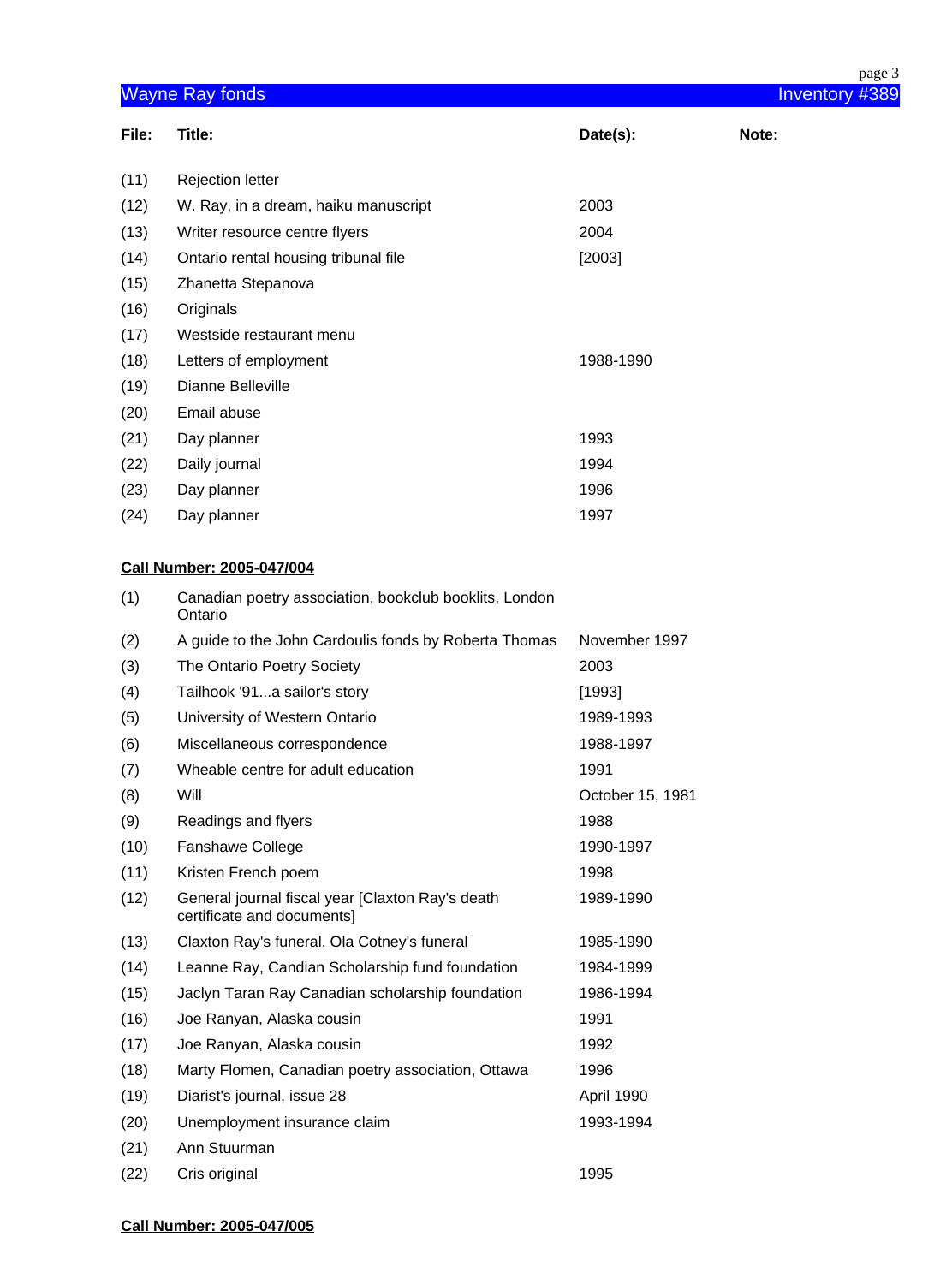|       |                                                                                        |              | page 4         |
|-------|----------------------------------------------------------------------------------------|--------------|----------------|
|       | <b>Wayne Ray fonds</b>                                                                 |              | Inventory #389 |
| File: | Title:                                                                                 | Date(s):     | Note:          |
| (1)   | Canada Post                                                                            | 1999         |                |
| (2)   | Canada Post                                                                            | 2000         |                |
| (3)   | Canada Post                                                                            | 2002         |                |
| (4)   | Canada Post                                                                            | 2004         |                |
| (5)   | Mom's letter                                                                           | 2003         |                |
| (6)   | Correspondence and inquiries                                                           | 2003-2004    |                |
| (7)   | Publiclanding rights                                                                   | 2004         |                |
| (8)   | Tales from the fishin' hole by Graham McGreorge                                        |              |                |
| (9)   | Car insurance                                                                          | 1998-2004    |                |
| (10)  | Joe Blades                                                                             | 1996         |                |
| (11)  | 116 Clarence Street, house purchase only                                               | 2000-2003    |                |
| (12)  | 40 The Ridgeway, deeds etc.                                                            |              |                |
| (13)  | House, buy/sell                                                                        | 2004         |                |
| (14)  | The Ontario poetry society book                                                        | 2004         |                |
| (15)  | She cast no shadow by Cathy Inculet                                                    | 2002         |                |
| (16)  | Mom, letters [Gay Ray]                                                                 | 2003         |                |
| (17)  | Gay Ray, letters                                                                       | 2000         |                |
| (18)  | Gay Ray, letters                                                                       | 1998-2000    |                |
| (19)  | Gay Ray                                                                                | [1958]-2004  |                |
|       | <b>Call Number: 2005-047/006</b>                                                       |              |                |
| (1)   | <b>Steven Williams fractals</b>                                                        | 1993         |                |
| (2)   | <b>HMS April</b>                                                                       |              |                |
| (3)   | Photo bank                                                                             |              |                |
| (4)   | Photo bank AD                                                                          |              |                |
| (5)   | Photo bank correspondence                                                              | 1991-1994    |                |
| (6)   | Photo bank images                                                                      |              |                |
| (7)   | Correspondence                                                                         | 1997-1998    |                |
| (8)   | <b>Frank Winters</b>                                                                   | 1993         |                |
| (9)   | Cathy Buburez                                                                          | 1993         |                |
| (10)  | Frank Winters correspondence and the faces are masks,<br>made of stone with real tears | 1993         |                |
| (11)  | Tear the rust off my heart: first draft edit                                           | January 2003 | 1 of $2$       |
| (12)  | Tear the rust off my heart: first draft edit                                           | January 2003 | 2 of 2         |
| (13)  | London Arts Council grant                                                              | 2003         |                |
| (14)  | Kauyam India                                                                           | 2003         |                |
| (15)  | Moss [Dinah Estes correspondence]                                                      | 1990-1999    |                |
| (16)  | CPA: London [correspondence]                                                           | 1998-2001    |                |
| (17)  | Legal deposit                                                                          | 1987-1996    |                |
| (18)  | Royalties owing                                                                        |              |                |